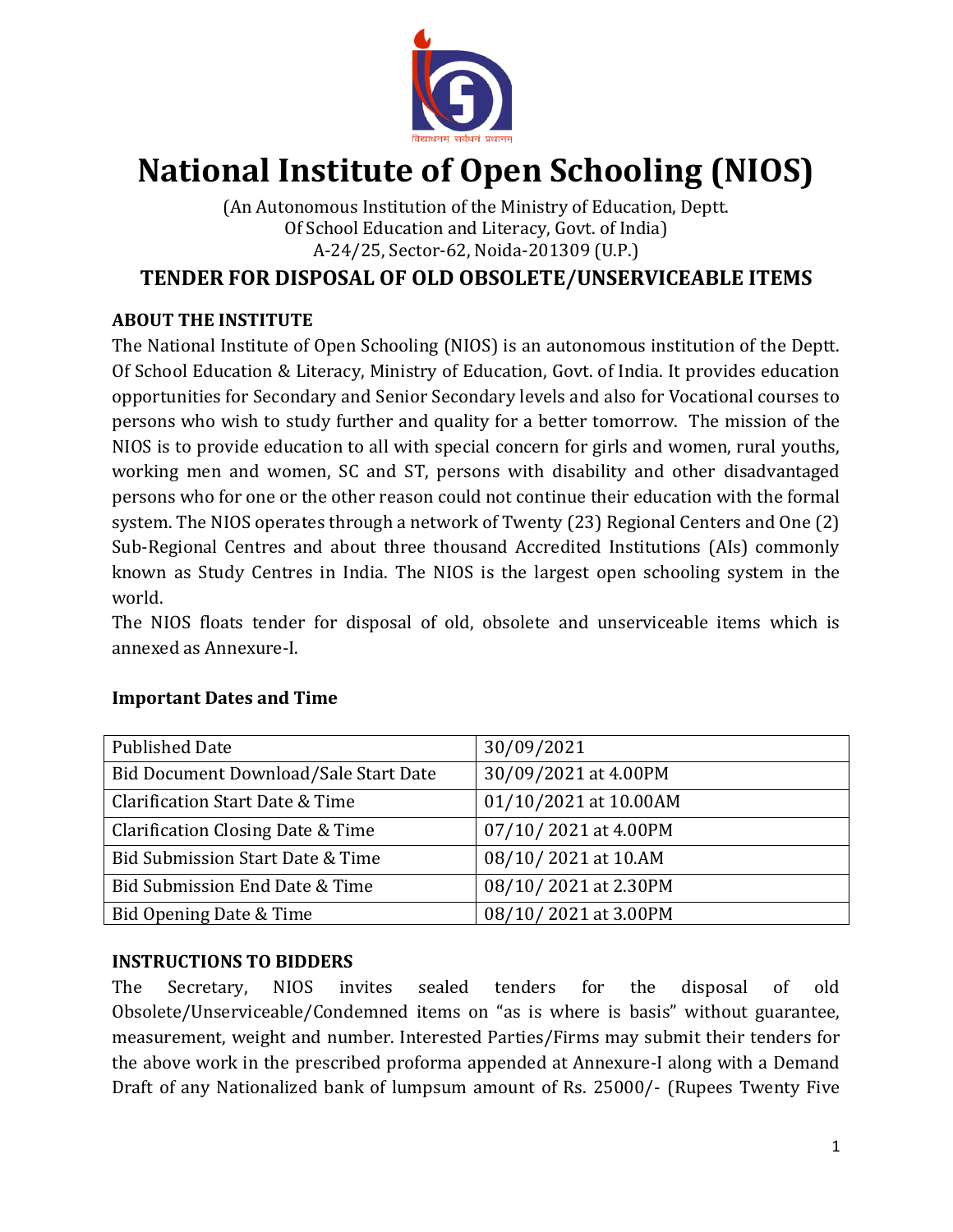Thousand Only) towards Earnest Money Deposit (EMD) in favour of Secretary, NIOS, NOIDA, in the tender box kept in Maintenance Section, Room no. 204, NIOS, A-24/25, Sector-62, NOIDA on the specified date and time above.

The tenderer shall be required to follow the following instructions to participate in the tender process.

- i. The tender document can be downloaded from CPP Portal, [www.eprocurement.gov.in](http://www.eprocurement.gov.in/) and NIOS website i.e[. www.nios.ac.in.](http://www.nios.ac.in/)
- ii. The complete tender document must be dropped in the tender box placed at Maintenance Section, Room no. 204, 2nd Floor, Institutional Area, Sector-62, NOIDA-201309 (U.P.) along with an Earnest Money Deposit of lumpsum amount of Rs. 25000/- (Rupees Twenty Five Thousand Only) in the shape of Demand Draft of any Nationalized bank in favour of the Secretary, NIOS payable at NOIDA on the date and time specified above failing which the tender will summarily rejected. The tender will be opened on the date and time specified above in the presence of the authorized representative of the firm. No interest on the Earnest Money Deposit shall be payable.
- iii. The Obsolete/Unserviceable items are placed in the Basement and can be inspected by the Party/Firm in this office between 2.30 PM to 4.30 PM on any working day (except public holidays) on the specified date. The Party/Firm will quote the Highest Consolidated Rate of all items listed at Annexure-I. The highest rate quoted by the Party/Firm for all Obsolete/Unserviceable items shall be given preference.

#### **TERMS & CONDITIONS**

The following terms and conditions may please be read and understood by the Party/Firm before submitting the tender.

- 1. Sealed tenders are invited from reputed Parties/Firms for disposal of old Obsolete/Unserviceable items on "as is where is basis" without guarantee, measurement, weight and number in one lot irrespective of number. The items can be inspected between 2.30 PM to 4.30 PM on any working day (except public holidays) on specified dates. The sealed tender shall be deposited in the tender box kept in the Maintenance Section, NIOS HQ., Room no.204, Sector-62, NOIDA on the date and time specified above.
- 2. The list of Obsolete/Unserviceable items to be disposed off is appended at Annexure-I.
- 3. The tenders must be sealed and accompanied with an Earnest Money Deposit (EMD) of lumpsum amount of Rs. 25000/- (Rupees Twenty Five Thousand Only) in the form of Demand Draft of any Nationalized bank in favour of The Secretary, NIOS, NOIDA.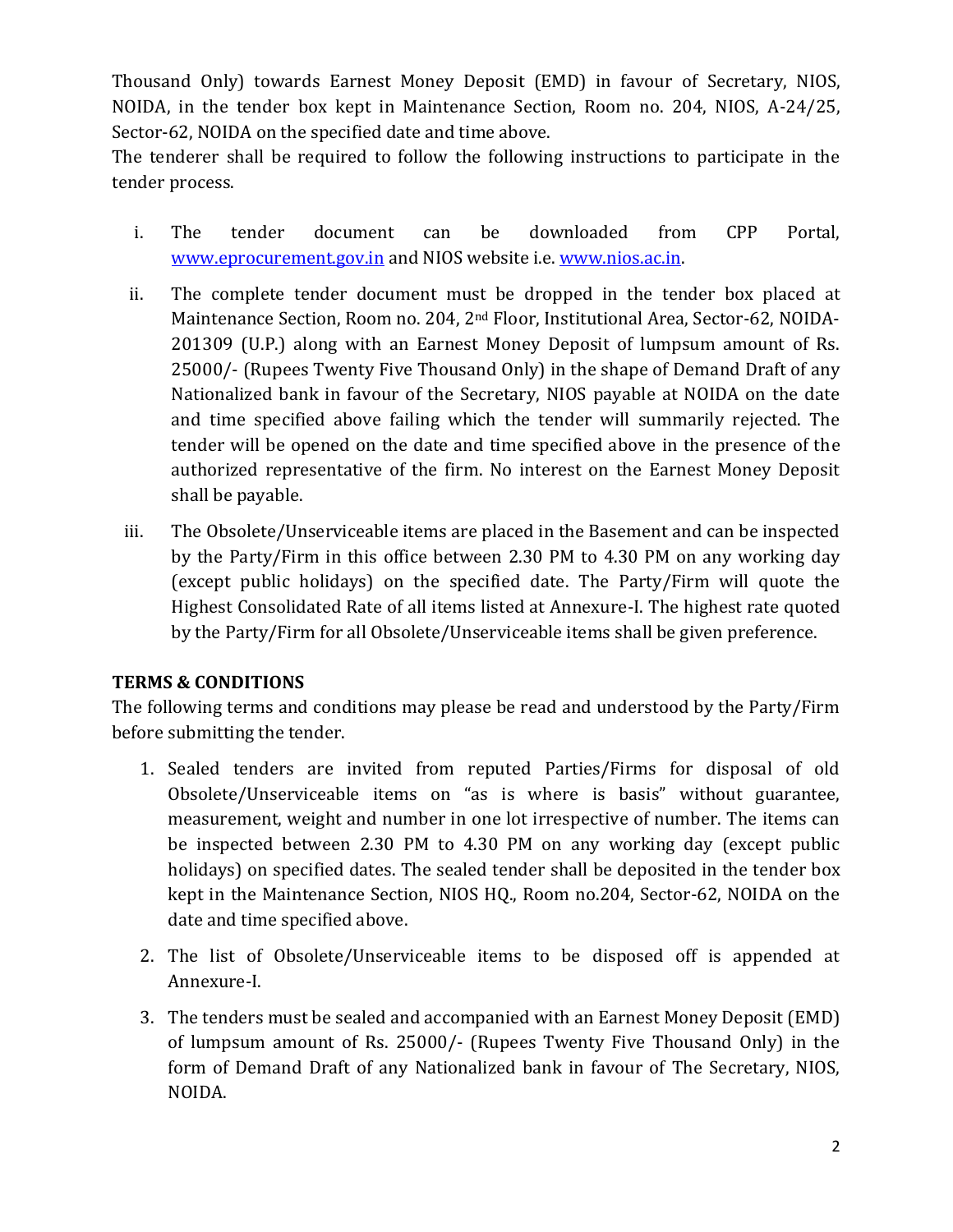- 4. The tenders not sealed or not in the prescribed proforma or not accompanied with EMD or received after due date and time will be summarily rejected. While sending tender, it must be clearly indicated on the envelope "TENDER FOR DISPOSAL OF OLD OBSOLETE/UNSERVICEABLE ITEMS."
- 5. The purchase price is to be offered for all the items in one lot irrespective of number in the enclosed proforma at Annexure-I. Cost offered in part will not be accepted. The offered purchase price should be mentioned in Indian Currency, both in figures and in words in the prescribed format at Annexure-I.
- 6. The Earnest Money Deposit (EMD) shall be forfeited if the tenderer withdraws his offer for whatever reasons.
- 7. Tender form filled in pencil, overwriting, illegible or erased will not be considered and automatically rejected.
- 8. Tender will be opened on the date and time specified above. The interested Party/Firm or his authorized representative can participate at the time of opening of tender. In case, the date of opening of tender is closed holiday, then the tender shall be opened on following working day at the same time and venue.
- 9. The successful tenderer will have to make full payment for all the Obsolete/Unserviceable items by way of Bank Draft in favour of The Secretary, NIOS, NOIDA within a week from the date of issue of Sale letter failing which entire amount of Earned Money Deposit (EMD) will be forfeited.
- 10. The successful tenderer immediately after making full payment to the NIOS shall take delivery of all the items in one lot irrespective of number within 3 (Three) days and make the area, where these are kept, clean and clear. The Party/Firm whom the Obsolete/Unserviceable items sold is not allowed to segregate or clean the same and leave the unwanted items in the NIOS Campus.
- 11. The successful tenderer shall take away the items on his own risk & cost and he shall be responsible for disposal of the Obsolete/Unserviceable items.
- 12. The NIOS reserves the right to accept or reject any or all the offers of tenders without assigning reasons.
- 13. The Party/Firm shall also have to make payment of applicable GST on the total cost of Obsolete/Unserviceable items sold to it within 03 (Three) days along with the total payment of NIOS.
- 14. The bid of the highest acceptable responsive bidder shall normally be accepted. However, if the price offered by the bidder is not acceptable, negotiation shall be held only with that bidder.
- 15. Successful bidder shall be required to submit an undertaking at the time of lifting of materials that all the e-wastes namely, Computers, Printers, Scanners, Photocopier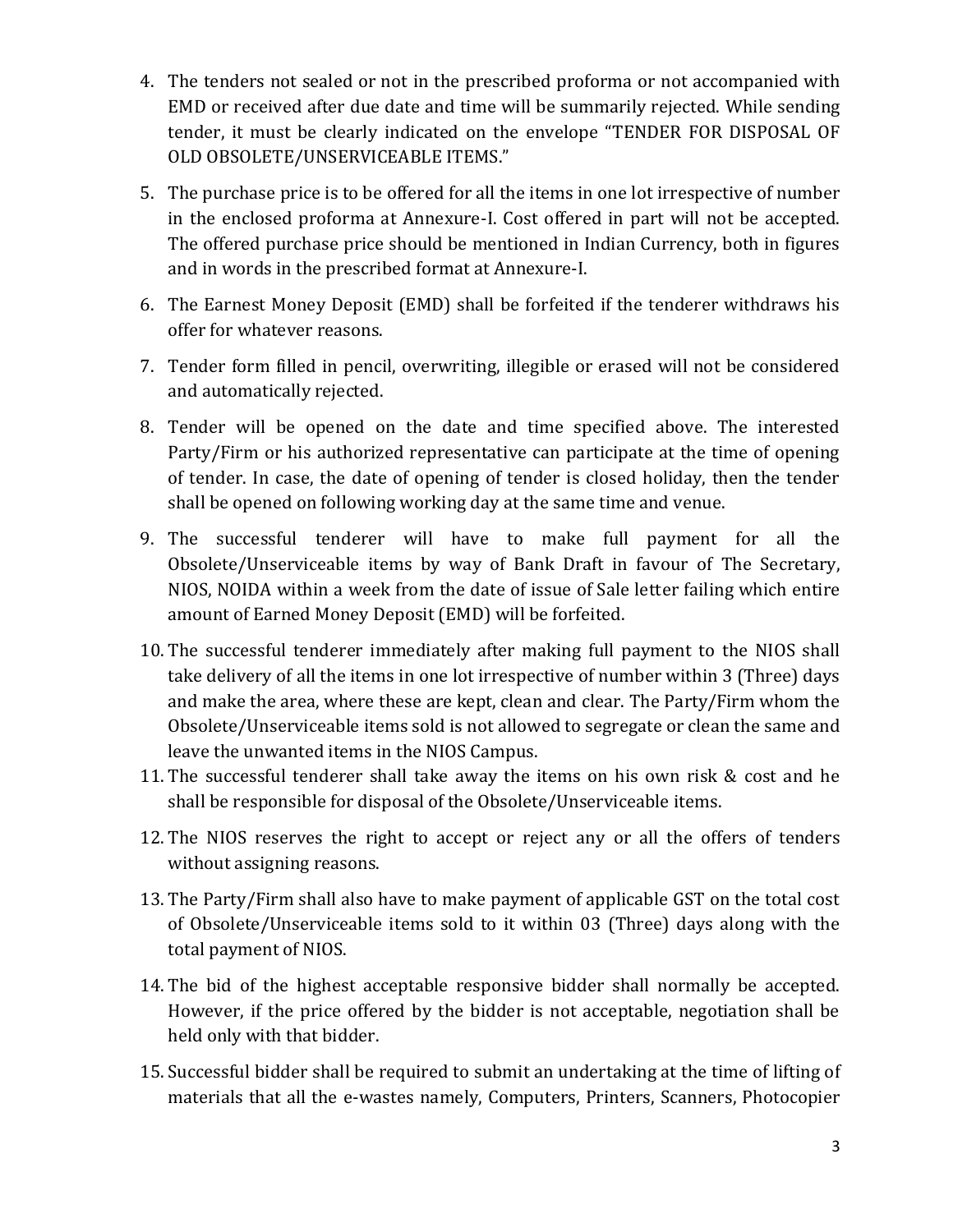Machines, Fax Machines, Batteries, Television, etc. shall be disposed off as per ewaste (Management & Handling) Rules, 2015 notified by Ministry of Environment and Forests.

- 16. The EMD of the unsuccessful tenderers shall be released without interest after successful tenderer takes possession of the Obsolete/Unserviceable items and removes from NIOS.
- 17. The EMD to the successful Party/Firm shall be refunded only after the applicable GST received on the total value of the goods sold.
- 18. The EMD shall be forfeited in case the selected Party/Firm does not take possession of all Obsolete/Unserviceable items within the time limit specified for taking delivery of the items in Sale Order or fail to pay the GST to NIOS or fail to comply with any of the terms and conditions in the Sale Order.
- 19. The Party/Firm awarded the Sale Order should
	- (i) Remit the amount quoted by it on receipt of the Sale Order to the NIOS within specified time together with GST as applicable on total value of the goods sold and
	- (ii) To lift the Obsolete/Unserviceable items sold to it within 3 (Three) days from the date of award of Sale Order.
- 20. The NIOS shall not entertain any dispute with regard to description of quality, quantity, condition, etc of the Obsolete/Unserviceable items being disposed off under this tender document.
- 21. The delivery shall be allowed on week days from Monday to Friday except public holidays between 11.00 AM to 5.00 PM under the supervision and instruction of the NIOS designated Officer for this purpose. The Party/Firm shall make full payment of the NIOS by way of Demand Draft in favour of "The Secretary, NIOS, NOIDA" before lifting all the Obsolete/Unserviceable items. The Party/Firm shall be responsible to make all arrangements to take delivery of the items offered in Sale Order.
- 22. The Party/Firm awarded the Sale Order shall not cause or inflict any damage to the NIOS properties while taking delivery of the sold items. The damage, if any, shall be made good before taking out the items offered for disposal by the Contractor.
- 23. Labour/transportation charges on account of lifting/removing the sold goods shall be borne by the successful Contractor.
- 24. In case of any dispute, the decision of the Chairperson, NIOS shall be final and binding on the Party/Firm.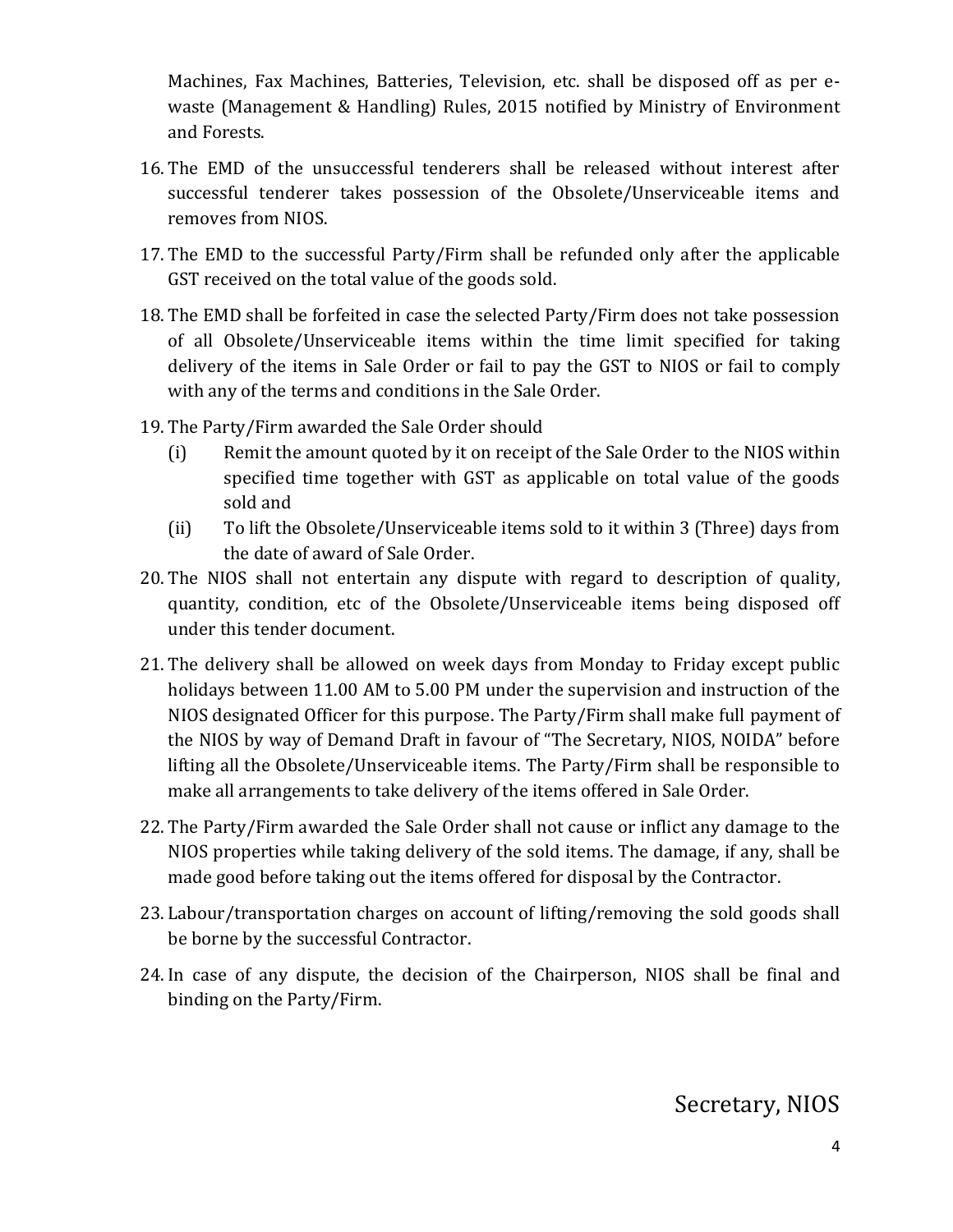# **ANNEXURE-II**

# **(FORM TO BE FILLED IN BY THE ELIGIBLE BIDDERS)**

# TENDER FOR DISPOSAL OF OLD OBSOLETE/UNSERVICEABLE ITEMS

| Sr.            | <b>PARTICULARS</b>                                                                 | DETAILS TO BE FURNISHED BY THE |
|----------------|------------------------------------------------------------------------------------|--------------------------------|
| No.            |                                                                                    | PARTY/FIRM                     |
|                | Name of the Party/Firm                                                             |                                |
|                | Complete Postal Address,                                                           |                                |
| $\mathbf{1}$   |                                                                                    |                                |
|                | Phone Numbers (0) & (Mob.)                                                         |                                |
|                | Email I.D.                                                                         |                                |
|                | (Copy of Address proof should be enclosed)                                         |                                |
|                | Type of Party/Firm                                                                 |                                |
| $\overline{2}$ |                                                                                    |                                |
|                |                                                                                    |                                |
|                | (Individual/Partnership/Proprietorship)                                            |                                |
|                | Registration Number of the Party/Firm,                                             |                                |
|                |                                                                                    |                                |
| 3              | If any, with details of issuing authority                                          |                                |
|                |                                                                                    |                                |
|                | (Copy should be attached)                                                          |                                |
|                | <b>PAN Card Number</b>                                                             |                                |
| $\overline{4}$ |                                                                                    |                                |
|                |                                                                                    |                                |
|                | (Copy should be enclosed)                                                          |                                |
|                | <b>GST Registration Number</b>                                                     |                                |
| 5              |                                                                                    |                                |
|                |                                                                                    |                                |
|                | (Copy should be enclosed)                                                          |                                |
|                | Last two years IT Returns                                                          |                                |
| 6              |                                                                                    |                                |
|                |                                                                                    |                                |
|                | (Copy should be enclosed)                                                          |                                |
|                | Details of EMD being submitted herewith                                            | <b>Bank Draft No.</b>          |
|                |                                                                                    | Dated:                         |
| 7              |                                                                                    | Amount:                        |
|                |                                                                                    | <b>Bank:</b>                   |
|                |                                                                                    |                                |
|                | Experience, if any with Central Govt./State<br>Govt./Autonomous Body/Public Sector |                                |
|                | Undertaking for undertaking similar work.                                          |                                |
| 8              |                                                                                    |                                |
|                |                                                                                    |                                |
|                |                                                                                    |                                |
|                | (Copy of Experience Certificate should be<br>enclosed)                             |                                |
|                |                                                                                    |                                |
| 9              | Any Litigation/Civil Suits against the                                             |                                |
|                | Party/Firm                                                                         |                                |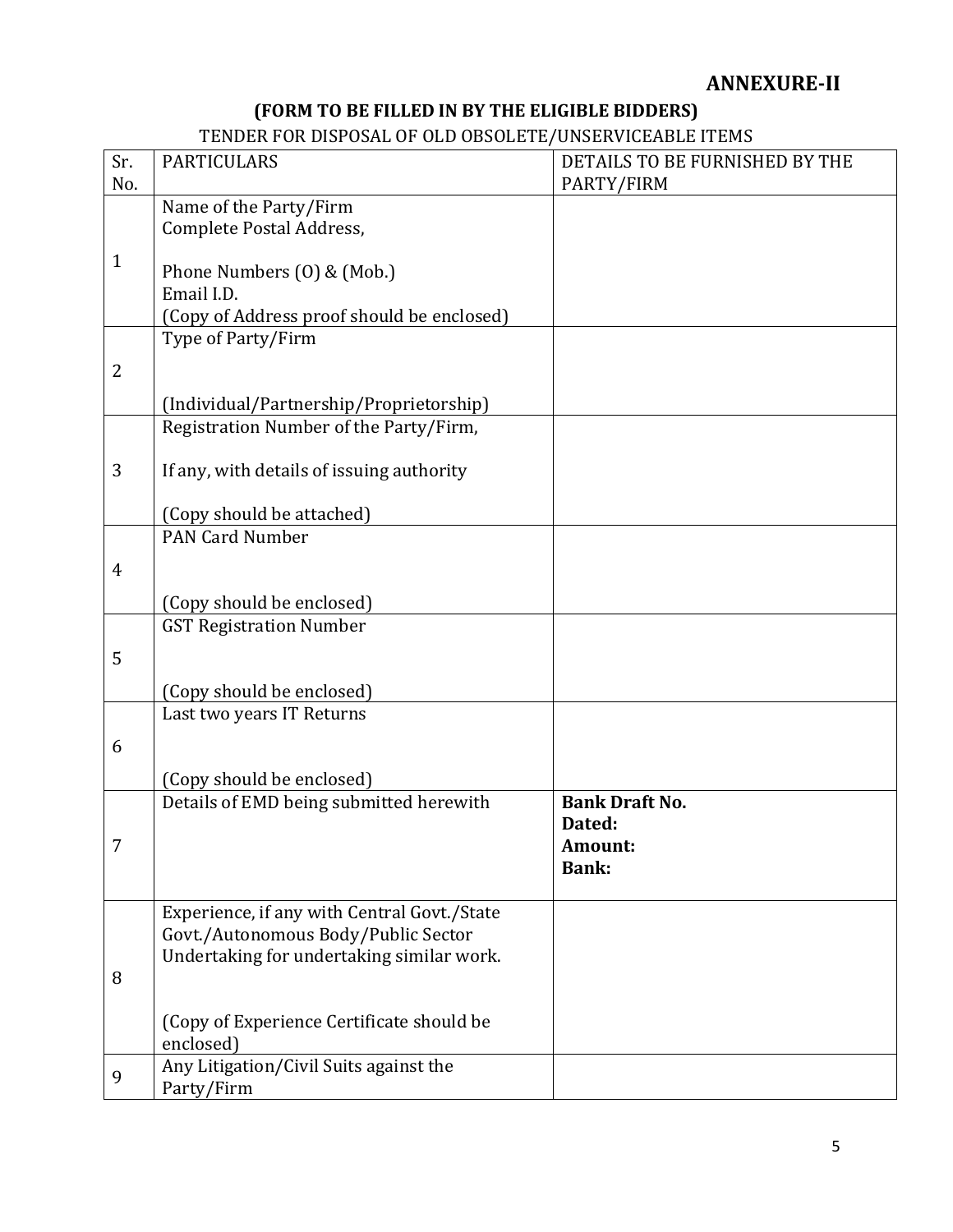|    | Consolidated highest rate to be offered by the | (in figures)<br>Rs. |
|----|------------------------------------------------|---------------------|
|    | Party/Firm                                     |                     |
| 10 |                                                | Rupees              |
|    |                                                |                     |
|    |                                                | Only                |
|    |                                                |                     |

Note: The successful Party/Firm shall have also to make payment of applicable GST on the total cost offered by it as indicated above for all the Obsolete/Unserviceable items listed at Annexure-I sold to it within 15 days along with the total payment to NIOS.

### **UNDER TAKING**

### (**Submitted separate in Letter Head of the Party/Firm with duly sign & seal)**

I/we hereby undertaking that all the E-waste materials to be purchased from the NIOS shall be disposed/recycled as per the E-waste (Management) Rules, 2015 published by the in the Ministry of Environment & forest and climate change Government of India.

#### **ACCEPTANCE OF THE TENDER**

All the clauses of tender document and terms and conditions enumerated therein have been read by me/us and are acceptable to me/us.

**Signature of the authorized personnel with seal**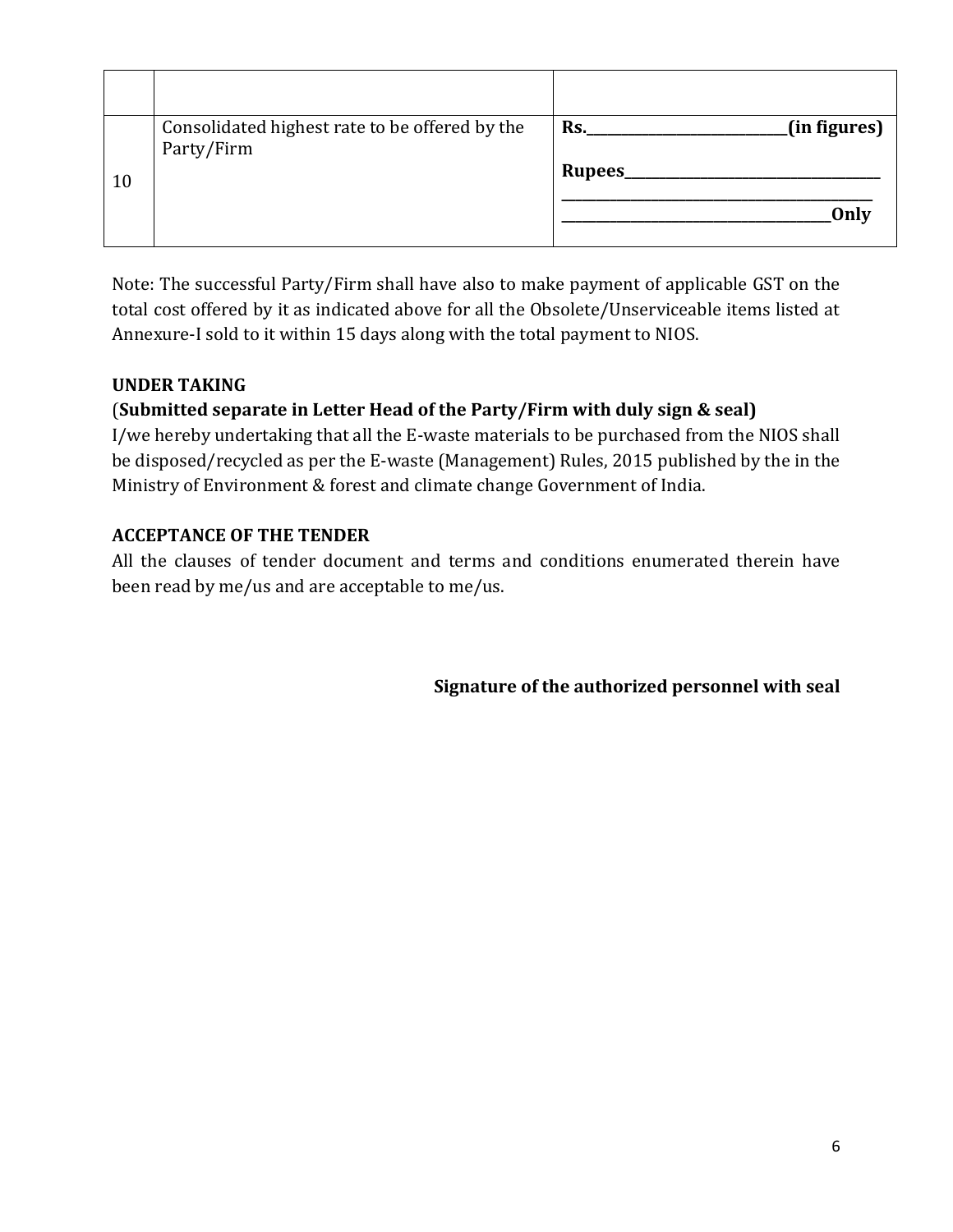| Sr.No.         | <b>Items</b>             | Quantity      |
|----------------|--------------------------|---------------|
| $\mathbf{1}$   | <b>ALMIRAH</b>           | <b>7 NOS</b>  |
| $\overline{2}$ | <b>ALMIRAH SMALL</b>     | <b>1 NOS</b>  |
| 3              | AC (WINDOW)              | 2 NOS         |
| $\overline{4}$ | <b>BOOK SHELVES</b>      | <b>7 NOS</b>  |
| 5              | <b>CALCULATOR</b>        | <b>8 NOS</b>  |
| 6              | <b>CHAIR-EXECUTIVE</b>   | <b>5 NOS</b>  |
| 7              | <b>HEATER</b>            | <b>12 NOS</b> |
| 8              | <b>WOODEN CHAIR</b>      | <b>8 NOS</b>  |
| 9              | <b>COMPUTER</b>          | <b>29 NOS</b> |
| 10             | <b>MONITOR</b>           | 32 NOS        |
| 11             | <b>UPS (NORMAL)</b>      | <b>42 NOS</b> |
| 12             | <b>STABLIZER</b>         | 7 NOS         |
| 13             | <b>EXHAUST FANS</b>      | 2 NOS         |
| 14             | <b>FAN PEDESTAL</b>      | 4 NOS         |
| 15             | <b>WALL FANS</b>         | <b>12 NOS</b> |
| 16             | <b>FILE CABINET</b>      | 3 NOS         |
| 17             | <b>HOT CASE</b>          | 3 NOS         |
| 18             | PRINTER 3 IN 1           | <b>10 NOS</b> |
| 19             | MODI XEROOX AND HP       | <b>26 NOS</b> |
| 20             | HP 2015                  | <b>8 NOS</b>  |
| 21             | <b>FAX MACHINE</b>       | <b>12 NOS</b> |
| 22             | <b>SCANNER</b>           | 4 NOS         |
| 23             | <b>OFFICE TABLE</b>      | <b>15 NOS</b> |
| 24             | <b>COMPUTER TABLE</b>    | <b>5 NOS</b>  |
| 25             | <b>BOOK RACK</b>         | <b>10 NOS</b> |
| 26             | STEEL CHAIR WITH ARM     | <b>46 NOS</b> |
| 27             | STEEL CHAIR WITH OUT ARM | <b>12 NOS</b> |
| 28             | <b>IRON CHAIR</b>        | <b>12 NOS</b> |
| 29             | <b>REVOLVING CHAIR</b>   | <b>2 NOS</b>  |
| 30             | <b>TELEVISION</b>        | <b>2 NOS</b>  |
| 31             | <b>WEIGHING MACHINE</b>  | 2 NOS         |
| 32             | PHOTOCOPIER MACHINE      | 4 NOS         |
| 33             | <b>PAPER SHREDDER</b>    | 2 NOS         |
| 34             | R <sub>O</sub>           | 3 NOS         |
| 35             | MOTOR 1 HP               | 1 NOS         |
| 36             | MONOBLOCK PUMP           | 2 NOS         |
| 37             | <b>TELEPHONE</b>         | 63 NOS        |
| 38             | <b>WATER COOLER</b>      | 3 NOS         |
| 39             | <b>LMP PRINTER</b>       | 3 NOS         |
| 40             | <b>SOFA</b>              |               |

# **LIST OF OBSOLETE/UNSERVICEABLE ITEMS FOR DISPOSAL**